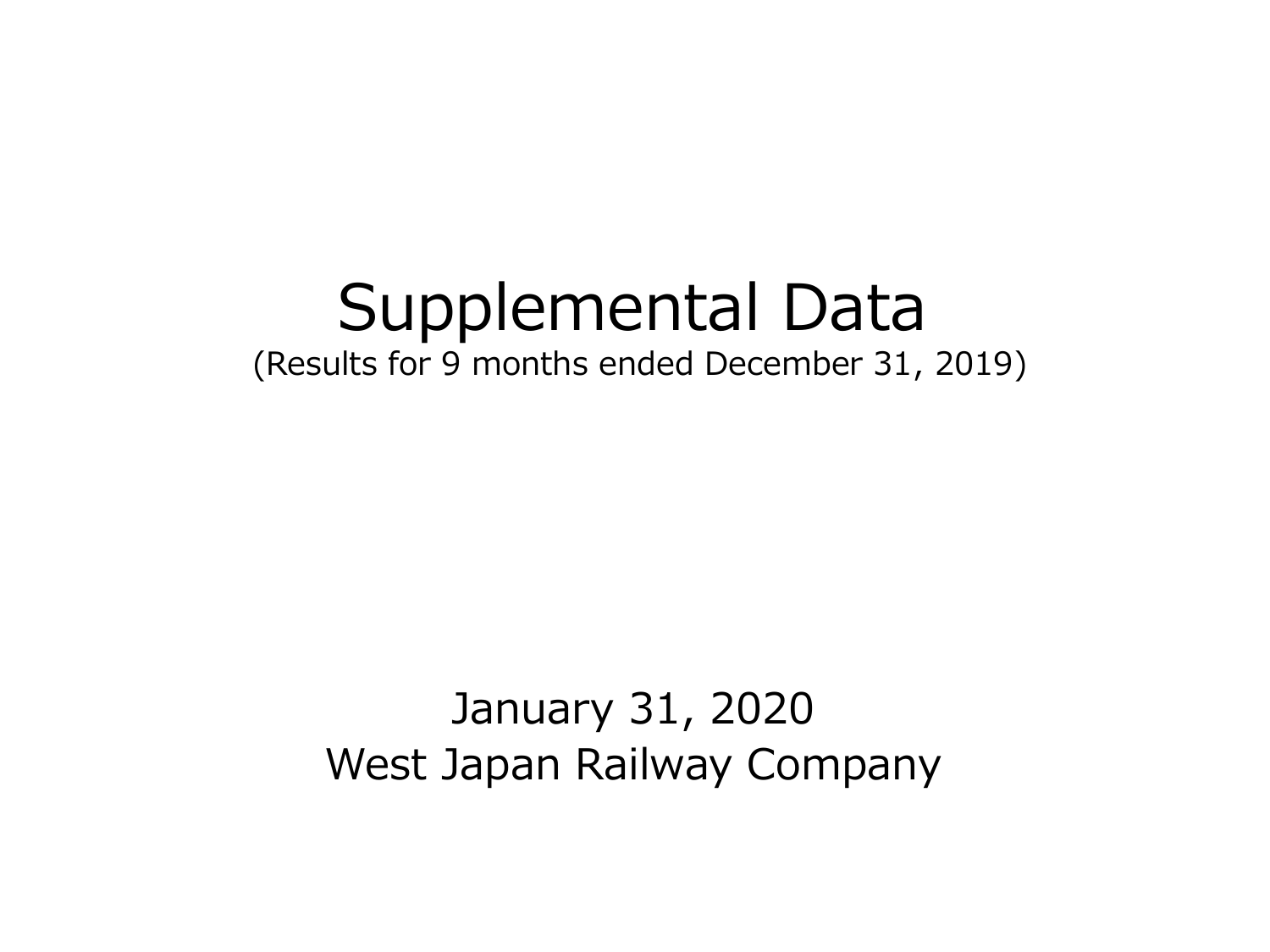

¥Billions

|                                         | 9 months<br>ended | 9 months<br>ended | YoY                              |                          | Results                  | Forecasts<br>FY2020.3 | YoY                              |                          |
|-----------------------------------------|-------------------|-------------------|----------------------------------|--------------------------|--------------------------|-----------------------|----------------------------------|--------------------------|
|                                         | Dec 31, 2018<br>A | Dec 31, 2019<br>B | Increase/<br>(Decrease)<br>$B-A$ | $\frac{0}{0}$<br>$B/A-1$ | FY2019.3<br>$\mathsf{C}$ | As of Jan 31*<br>D    | Increase/<br>(Decrease)<br>$D-C$ | $\frac{9}{6}$<br>$D/C-1$ |
| [Consolidated]                          |                   |                   |                                  |                          |                          |                       |                                  |                          |
| <b>Operating Revenues</b>               | 1,129.0           | 1,151.6           | 22.5                             | 2.0                      | 1,529.3                  | 1,570.0               | 40.6                             | 2.7                      |
| Operating Income                        | 179.7             | 191.1             | 11.4                             | 6.4                      | 196.9                    | 202.0                 | 5.0                              | 2.6                      |
| Recurring Profit                        | 167.8             | 180.0             | 12.1                             | 7.3                      | 183.3                    | 189.5                 | 6.1                              | 3.4                      |
| Profit attributable to owners of parent | 97.7              | 117.1             | 19.3                             | 19.8                     | 102.7                    | 120.0                 | 17.2                             | 16.8                     |
| [Non-Consolidated]                      |                   |                   |                                  |                          |                          |                       |                                  |                          |
| <b>Operating Revenues</b>               | 739.3             | 759.1             | 19.8                             | 2.7                      | 980.9                    | 1,005.0               | 24.0                             | 2.5                      |
| <b>Transportation Revenues</b>          | 660.4             | 680.9             | 20.5                             | 3.1                      | 873.4                    | 899.0                 | 25.5                             | 2.9                      |
| <b>Operating Expenses</b>               | 590.0             | 598.6             | 8.5                              | 1.5                      | 830.1                    | 849.5                 | 19.3                             | 2.3                      |
| Personnel costs                         | 161.8             | 161.1             | (0.6)                            | (0.4)                    | 215.8                    | 216.5                 | 0.6                              | 0.3                      |
| Non personnel costs                     | 279.9             | 284.1             | 4.1                              | 1.5                      | 416.6                    | 427.5                 | 10.8                             | 2.6                      |
| Energy costs                            | 33.5              | 34.5              | 0.9                              | 2.8                      | 45.2                     | 46.5                  | 1.2                              | 2.7                      |
| Maintenance costs                       | 100.2             | 103.2             | 3.0                              | 3.1                      | 164.0                    | 169.5                 | 5.4                              | 3.3                      |
| Miscellaneous costs                     | 146.1             | 146.2             | 0.1                              | 0.1                      | 207.3                    | 211.5                 | 4.1                              | 2.0                      |
| Depreciation                            | 98.5              | 101.8             | 3.3                              | 3.4                      | 134.3                    | 140.0                 | 5.6                              | 4.2                      |
| Operating Income                        | 149.2             | 160.4             | 11.2                             | 7.5                      | 150.7                    | 155.5                 | 4.7                              | 3.2                      |
| Recurring Profit                        | 136.8             | 149.2             | 12.4                             | 9.1                      | 136.4                    | 142.5                 | 6.0                              | 4.4                      |
| Net Income                              | 80.1              | 100.4             | 20.2                             | 25.3                     | 80.6                     | 96.5                  | 15.8                             | 19.7                     |

Note: Figures in bracket ( ) are negative values.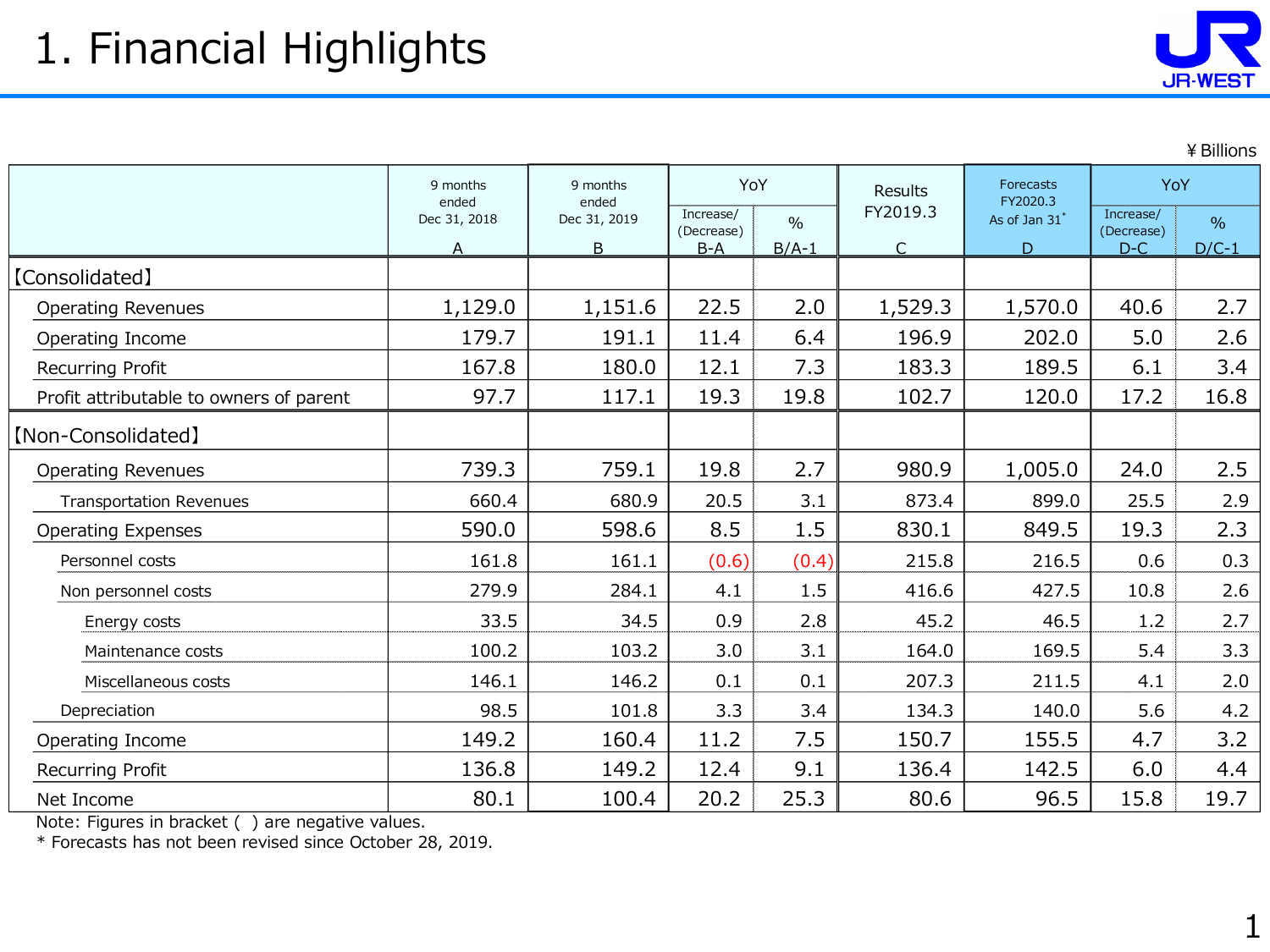## 2. Non-Consolidated Financial Results and Forecasts



¥Billions

|                                     | 9 months<br>ended | 9 months<br>ended | YoY                     |                          | Results      | Forecasts<br>FY2020.3 | YoY                     |                          |
|-------------------------------------|-------------------|-------------------|-------------------------|--------------------------|--------------|-----------------------|-------------------------|--------------------------|
|                                     | Dec 31, 2018      | Dec 31, 2019      | Increase/<br>(Decrease) | $\frac{0}{0}$            | FY2019.3     | As of Jan 31*         | Increase/<br>(Decrease) | $\%$                     |
|                                     | A                 | B                 | $B-A$                   | $B/A-1$                  | $\mathsf{C}$ | D                     | $D-C$                   | $D/C-1$                  |
| <b>Operating Revenues</b>           | 739.3             | 759.1             | 19.8                    | 2.7                      | 980.9        | 1,005.0               | 24.0                    | 2.5                      |
| Transportation revenues             | 660.4             | 680.9             | 20.5                    | 3.1                      | 873.4        | 899.0                 | 25.5                    | 2.9                      |
| Other                               | 78.9              | 78.1              | (0.7)                   | (0.9)                    | 107.4        | 106.0                 | (1.4)                   | (1.3)                    |
| <b>Operating Expenses</b>           | 590.0             | 598.6             | 8.5                     | 1.5                      | 830.1        | 849.5                 | 19.3                    | 2.3                      |
| Personnel costs                     | 161.8             | 161.1             | (0.6)                   | (0.4)                    | 215.8        | 216.5                 | 0.6                     | 0.3                      |
| Non personnel costs                 | 279.9             | 284.1             | 4.1                     | 1.5                      | 416.6        | 427.5                 | 10.8                    | 2.6                      |
| Energy costs                        | 33.5              | 34.5              | 0.9                     | 2.8                      | 45.2         | 46.5                  | 1.2                     | 2.7                      |
| Maintenance costs                   | 100.2             | 103.2             | 3.0                     | 3.1                      | 164.0        | 169.5                 | 5.4                     | 3.3                      |
| Miscellaneous costs                 | 146.1             | 146.2             | 0.1                     | 0.1                      | 207.3        | 211.5                 | 4.1                     | 2.0                      |
| Rental payments, etc.               | 20.3              | 21.2              | 0.8                     | 4.2                      | 27.2         | 28.5                  | 1.2                     | 4.6                      |
| Taxes                               | 29.3              | 30.2              | 0.9                     | 3.2                      | 36.0         | 37.0                  | 0.9                     | 2.6                      |
| Depreciation                        | 98.5              | 101.8             | 3.3                     | 3.4                      | 134.3        | 140.0                 | 5.6                     | 4.2                      |
| Operating Income                    | 149.2             | 160.4             | 11.2                    | 7.5                      | 150.7        | 155.5                 | 4.7                     | 3.2                      |
| Non-operating revenues and expenses | (12.3)            | (11.1)            | 1.2                     | (9.8)                    | (14.2)       | (13.0)                | 1.2                     | (8.7)                    |
| Non-operating revenues              | 3.3               | 3.5               | 0.2                     | -                        | 7.5          | 7.5                   | (0.0)                   | -                        |
| Non-operating expenses              | 15.6              | 14.7              | (0.9)                   | -                        | 21.7         | 20.5                  | (1.2)                   | $\overline{\phantom{0}}$ |
| Recurring Profit                    | 136.8             | 149.2             | 12.4                    | 9.1                      | 136.4        | 142.5                 | 6.0                     | 4.4                      |
| Extraordinary profit and loss, net  | (22.8)            | (5.1)             | 17.6                    |                          | (20.6)       | (4.5)                 | 16.1                    |                          |
| Extraordinary profit                | 12.9              | 6.5               | (6.3)                   | $\overline{\phantom{0}}$ | 27.6         |                       | $\equiv$                | $\overline{\phantom{0}}$ |
| Extraordinary loss                  | 35.7              | 11.7              | (24.0)                  | -                        | 48.2         | -                     | $\qquad \qquad -$       | $\overline{\phantom{0}}$ |
| Net Income                          | 80.1              | 100.4             | 20.2                    | 25.3                     | 80.6         | 96.5                  | 15.8                    | 19.7                     |

Note: Figures in bracket ( ) are negative values.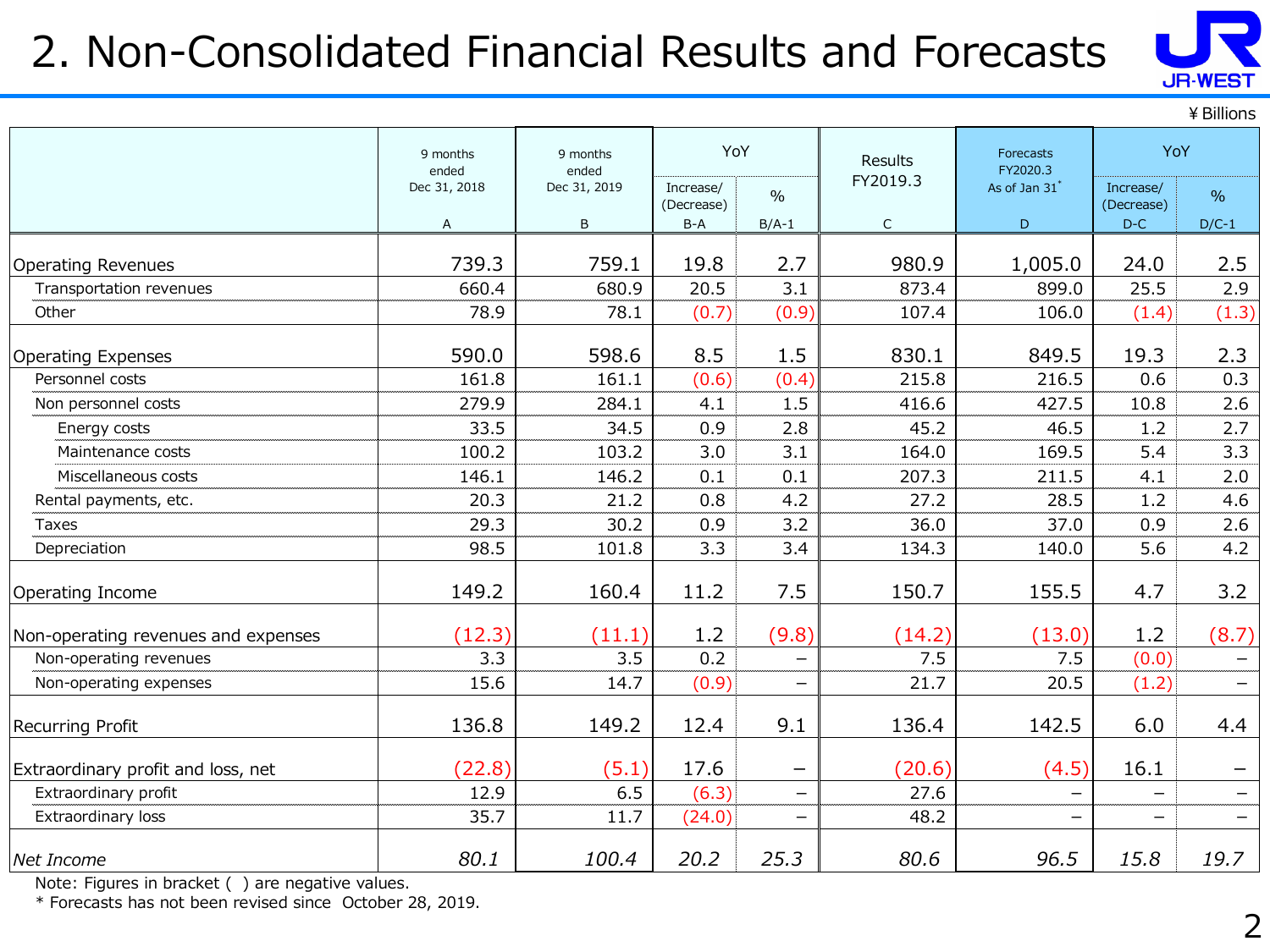## 3. Major Factors of Increase/Decrease in Transportation Revenues



¥Billions

|                    |       |                     |      | Results for 9 months ended Dec 31,2019 |        |
|--------------------|-------|---------------------|------|----------------------------------------|--------|
| Transportation     |       | Increase/(Decrease) | YoY  | Major factors                          |        |
| revenues           |       | Amount              | $\%$ |                                        | Amount |
|                    |       |                     |      | Fundamental trend 0.4%                 | 1.3    |
|                    |       |                     |      | Special factors                        |        |
|                    |       |                     |      | $\cdot$ Inbound                        | 1.5    |
| Shinkansen         | 355.6 | 7.3                 | 2.1  | ·Pattern of weekdays and weekends      | 3.1    |
|                    |       |                     |      | ·Rebound from natural disasters, etc.  | 1.8    |
|                    |       |                     |      | ·Typhoon No.19 (Hagibis), etc.         | (2.5)  |
|                    |       |                     |      | etc.                                   |        |
|                    |       |                     |      | Fundamental trend 0.5%                 | 1.2    |
|                    |       |                     |      | Special factors                        |        |
| lKansai Urban Area |       |                     |      | $\cdot$ Inbound                        | 1.0    |
| (Kyoto-Osaka-      | 240.3 | 9.0                 | 3.9  | ·Pattern of weekdays and weekends      | 0.7    |
| Kobe Area)         |       |                     |      | ·Rebound from natural disasters, etc.  | 3.4    |
|                    |       |                     |      | ·Typhoon No.19 (Hagibis), etc.         | (0.4)  |
|                    |       |                     |      | etc.                                   |        |
|                    |       |                     |      | Fundamental trend 0.6%                 | 0.5    |
|                    |       |                     |      | Special factors                        |        |
| Other              |       |                     |      | ·Inbound                               | 0.1    |
| lines              | 84.9  | 4.1                 | 5.1  | ·Pattern of weekdays and weekends      | 0.4    |
|                    |       |                     |      | ·Rebound from natural disasters, etc.  | 3.1    |
|                    |       |                     |      | ·Typhoon No.19 (Hagibis), etc.         | (0.0)  |
|                    |       |                     |      | etc.                                   |        |
| Conventional lines | 325.2 | 13.1                | 4.2  |                                        |        |
| Total              | 680.9 | 20.5                | 3.1  |                                        |        |

Note: Revenues from luggage transportation are omitted due to the small amount.

Figures in brackets ( ) are negative values.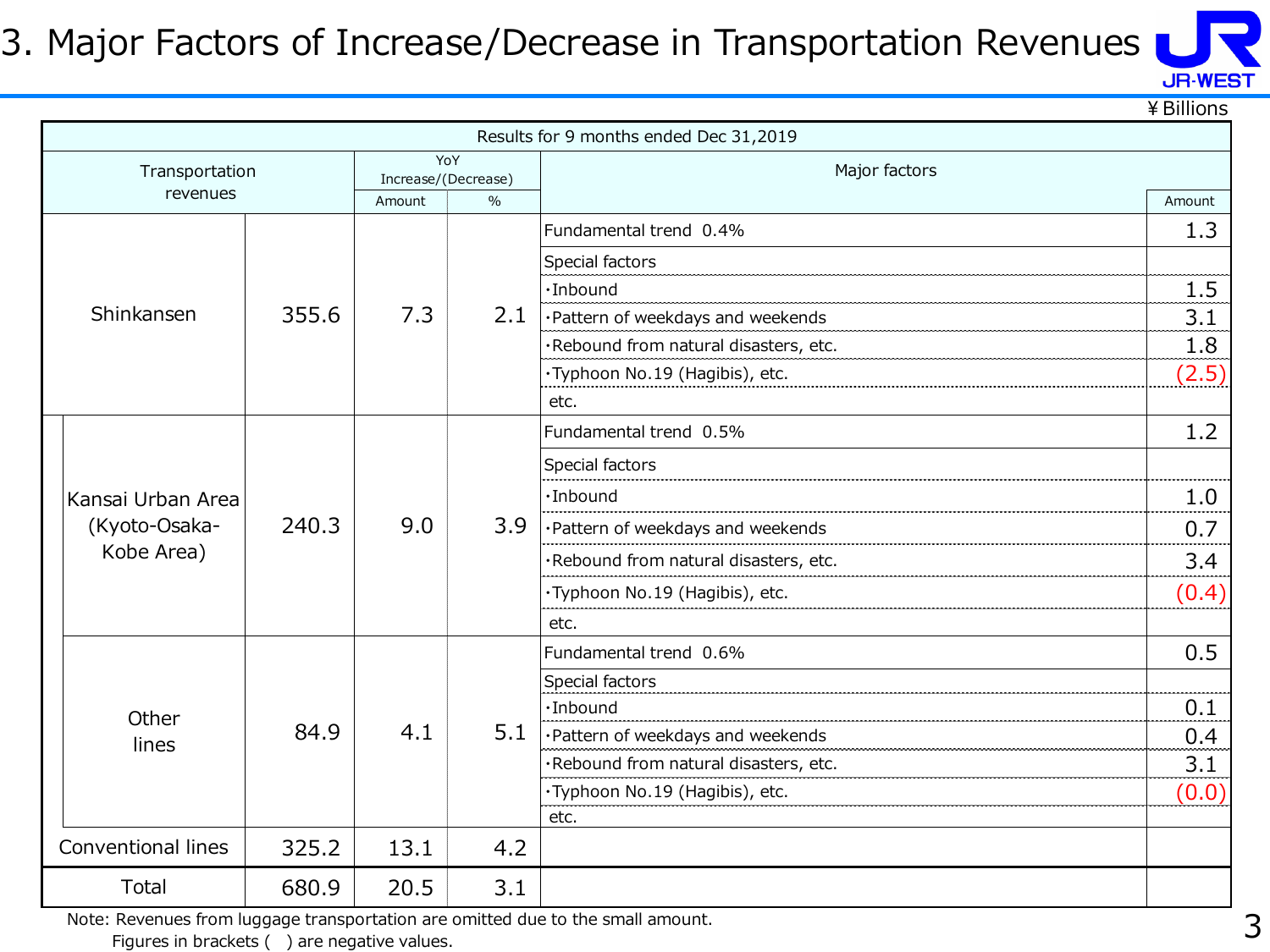

#### Transportation Revenues Passenger-Kilometers

|                                              | ¥ Billions                                              |          |              |          |                                      |                    |          |                          |                          | Millions of passenger-kilometers |                                                         |               |          |                                      |                   |  |
|----------------------------------------------|---------------------------------------------------------|----------|--------------|----------|--------------------------------------|--------------------|----------|--------------------------|--------------------------|----------------------------------|---------------------------------------------------------|---------------|----------|--------------------------------------|-------------------|--|
|                                              | Results for 9 months ended Dec 31<br>$(4/1 \sim 12/31)$ |          |              |          | 3 months (3Q)<br>$(10/1 \sim 12/31)$ |                    | FY2019.3 | FY2020.3<br>Forecasts    | YoY                      |                                  | Results for 9 months ended Dec 31<br>$(4/1 \sim 12/31)$ |               |          | 3 months (30)<br>$(10/1 \sim 12/31)$ |                   |  |
|                                              | FY2019.3                                                | FY2020.3 | YoY          | FY2019.3 | FY2020.3                             | YoY                | Results  | As of Jan 31*            |                          | FY2019.3                         | FY2020.3                                                | YoY           | FY2019.3 | FY2020.3                             | YoY               |  |
| Total                                        | 660.4                                                   | 680.9    | 20.5<br>3.1% | 228.6    | 227.9                                | (0.7)<br>(0.3%)    | 873.4    | 899.0                    | 25.5<br>2.9%             | 45,140                           | 46,324                                                  | 1,183<br>2.6% | 15,397   | 15,339                               | (57)<br>(0.4%)    |  |
| Shinkansen                                   | 348.2                                                   | 355.6    | 7.3<br>2.1%  | 121.0    | 120.2                                | (0.7)<br>(0.6%)    | 457.0    | 466.9                    | 9.8<br>2.2%              | 16,249                           | 16,656                                                  | 406<br>2.5%   | 5,700    | 5,680                                | (20)<br>(0.4%)    |  |
| Commuter<br>Passes                           | 8.4                                                     | 8.6      | 0.1<br>2.0%  | 2.8      | 2.8                                  | 0.0<br>1.5%        | 11.2     |                          |                          | 665                              | 674                                                     | 9<br>1.4%     | 218      | 206                                  | (11)<br>$(5.4\%)$ |  |
| Non-Commuter<br>Passes                       | 339.8                                                   | 347.0    | 7.1<br>2.1%  | 118.2    | 117.3                                | (0.8)<br>(0.7%     | 445.8    | $\qquad \qquad$          |                          | 15,584                           | 15,981                                                  | 397<br>2.6%   | 5,482    | 5,473                                | (8)<br>(0.2%)     |  |
| <b>Conventional Lines</b>                    | 312.1                                                   | 325.2    | 13.1<br>4.2% | 107.6    | 107.6                                | 0.0<br>0.1%        | 416.3    | 432.0                    | 15.6<br>3.8%             | 28,891                           | 29,668                                                  | 776<br>2.7%   | 9,696    | 9,659                                | (37)<br>(0.4%)    |  |
| Commuter<br>Passes                           | 107.5                                                   | 107.9    | 0.3<br>0.3%  | 35.4     | 35.9                                 | 0.4<br>1.2%        | 141.3    | $\qquad \qquad$          |                          | 17,455                           | 17,678                                                  | 223<br>1.3%   | 5,703    | 5,641                                | (61)<br>$(1.1\%)$ |  |
| Non-Commuter<br>Passes                       | 204.5                                                   | 217.3    | 12.7<br>6.2% | 72.1     | 71.7                                 | (0.3)<br>$(0.5\%)$ | 274.9    | $\overline{\phantom{m}}$ |                          | 11,435                           | 11,989                                                  | 553<br>4.8%   | 3,993    | 4,017                                | 24<br>0.6%        |  |
| Kansai Urban Area<br>(Kyoto-Osaka-Kobe Area) | 231.2                                                   | 240.3    | 9.0<br>3.9%  | 79.0     | 79.1                                 | 0.1<br>0.2%        | 308.1    | 319.4                    | 11.2<br>3.7%             | 22,637                           | 23,172                                                  | 535<br>2.4%   | 7,557    | 7,530                                | (26)<br>(0.4%)    |  |
| Commuter<br>Passes                           | 88.6                                                    | 89.0     | 0.3<br>0.4%  | 29.2     | 29.6                                 | 0.3<br>1.3%        | 116.6    | $\overline{\phantom{0}}$ |                          | 14,364                           | 14,556                                                  | 191<br>1.3%   | 4,703    | 4,664                                | (38)<br>(0.8%)    |  |
| Non-Commuter<br>Passes                       | 142.6                                                   | 151.2    | 8.6<br>6.1%  | 49.8     | 49.5                                 | (0.2)<br>(0.5%)    | 191.4    | $\overline{\phantom{m}}$ |                          | 8,272                            | 8,616                                                   | 344<br>4.2%   | 2,854    | 2,866                                | 11<br>0.4%        |  |
| <b>Other Lines</b>                           | 80.8                                                    | 84.9     | 4.1<br>5.1%  | 28.5     | 28.4                                 | (0.0)<br>(0.2%)    | 108.2    | 112.5                    | 4.3<br>4.0%              | 6,254                            | 6,495                                                   | 241<br>3.9%   | 2,139    | 2,128                                | (10)<br>$(0.5\%)$ |  |
| Commuter<br>Passes                           | 18.8                                                    | 18.9     | 0.0<br>0.1%  | 6.2      | $6.2$                                | 0.0<br>0.7%        | 24.6     | $\qquad \qquad$          | $\overline{\phantom{0}}$ | 3,090                            | 3,122                                                   | 32<br>1.0%    | 1,000    | 977                                  | (23)<br>(2.3%)    |  |
| Non-Commuter<br>Passes                       | 61.9                                                    | 66.0     | 4.1<br>6.6%  | 22.3     | 22.2                                 | (0.0)<br>(0.4%)    | 83.5     | $\qquad \qquad$          |                          | 3,163                            | 3,372                                                   | 209<br>6.6%   | 1,139    | 1,151                                | 12<br>1.1%        |  |

Note: Figures in bracket ( ) are negative values.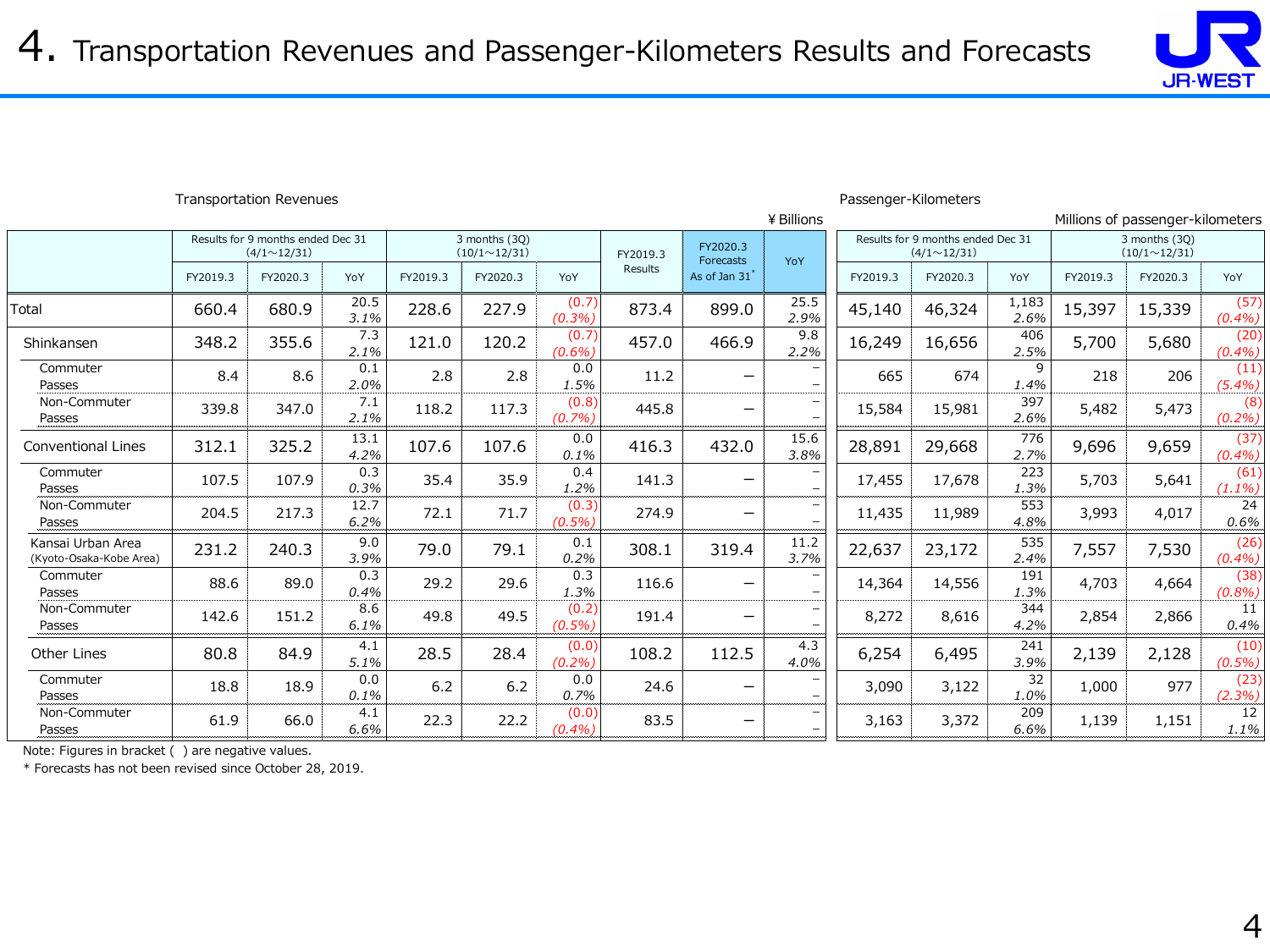#### 5. Major Factors of Increase/Decrease in Operating Expenses (Non-consolidated)



|                                  |       |                         |       | ¥ Billions                                                                                                                                  |
|----------------------------------|-------|-------------------------|-------|---------------------------------------------------------------------------------------------------------------------------------------------|
|                                  |       |                         |       | Results for 9 months ended Dec 31,2019                                                                                                      |
|                                  |       | YoY                     |       |                                                                                                                                             |
|                                  |       | Increase/<br>(Decrease) | $\%$  | Major factors (YoY)                                                                                                                         |
| Personnel costs                  | 161.1 | (0.6)                   | (0.4) | Decrease in overtime payments<br>·Difference in unit cost, etc.                                                                             |
| Energy costs                     | 34.5  | 0.9                     | 2.8   | ·Rebound from natural disasters<br>· Increase in adjustment amount for fuel cost, etc.                                                      |
| Maintenance costs                | 103.2 | 3.0                     | 3.1   | ·Difference in progress of maintenance work<br>· Increase in asset retirement cost, etc.                                                    |
| Miscellaneous costs              | 146.2 | 0.1                     | 0.1   | Rebound from expenditure for the substitute bus services due to<br>the torrential rains disaster<br>·Increase in system-related costs, etc. |
| Rental Payments, etc             | 21.2  | 0.8                     | 4.2   | Opening of all sections of Osaka Higashi Line, etc.                                                                                         |
| <b>Taxes</b>                     | 30.2  | 0.9                     | 3.2   | · Increase in fixed assets tax, etc.                                                                                                        |
| Depreciation and<br>amortization | 101.8 | 3.3                     | 3.4   | . Full-year effect of new assets in operation during fiscal 2019, etc.                                                                      |
| Total                            | 598.6 | 8.5                     | 1.5   |                                                                                                                                             |

Note: Figures in brackets ( ) are negative values.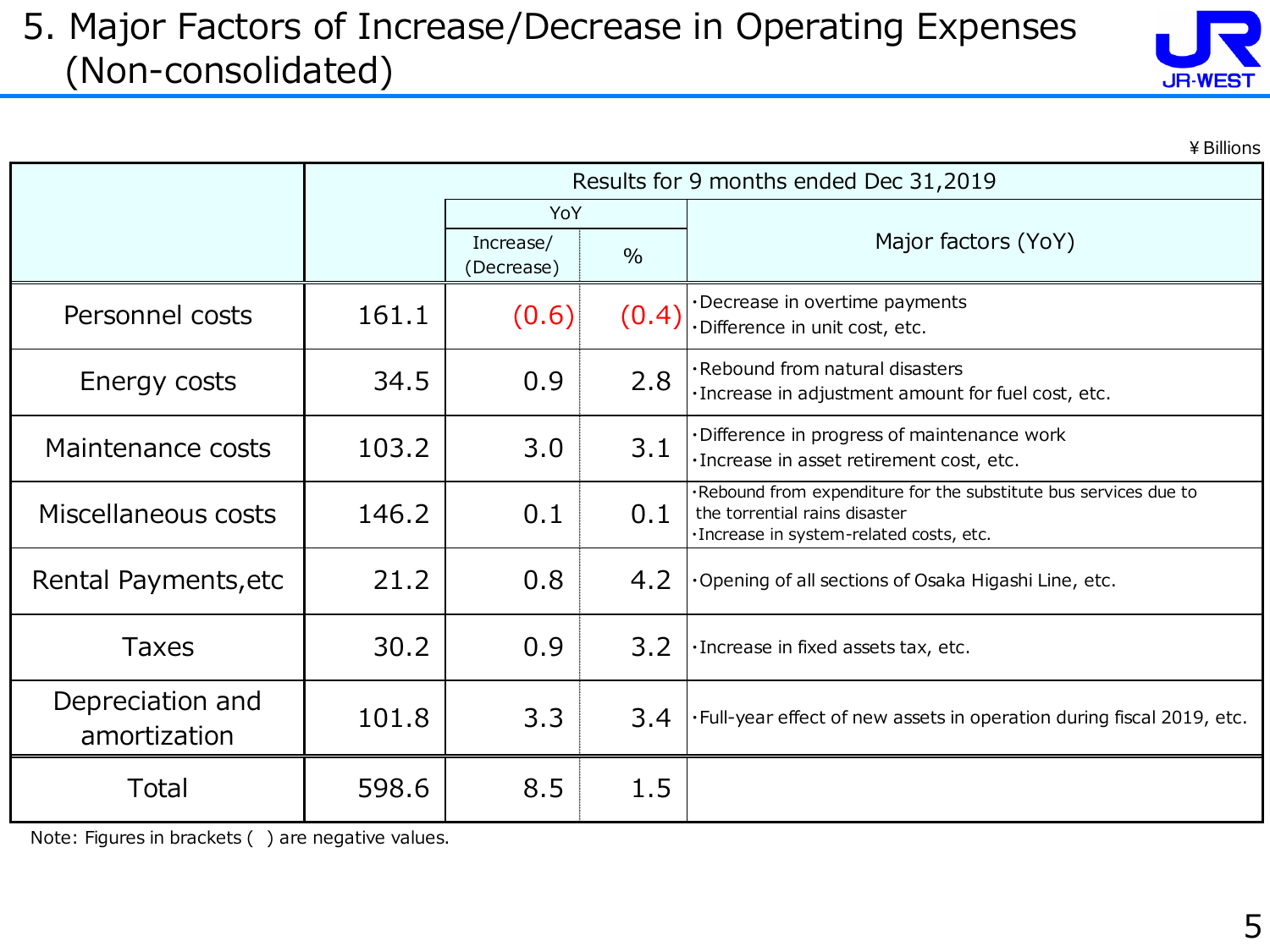## 6. Consolidated Financial Results and Forecasts



¥Billions

|                                         | 9 months<br>9 months<br>ended<br>ended |                   | YoY                              |                          | Results                  | Forecasts<br>FY2020.3 | YoY                              |                          |
|-----------------------------------------|----------------------------------------|-------------------|----------------------------------|--------------------------|--------------------------|-----------------------|----------------------------------|--------------------------|
|                                         | Dec 31, 2018<br>A                      | Dec 31, 2019<br>B | Increase/<br>(Decrease)<br>$B-A$ | $\frac{0}{0}$<br>$B/A-1$ | FY2019.3<br>$\mathsf{C}$ | As of Jan 31*<br>D    | Increase/<br>(Decrease)<br>$D-C$ | $\frac{0}{0}$<br>$D/C-1$ |
| <b>Operating Revenues</b>               | 1,129.0                                | 1,151.6           | 22.5                             | 2.0                      | 1,529.3                  | 1,570.0               | 40.6                             | 2.7                      |
| <b>Operating Expenses</b>               | 949.3                                  | 960.5             | 11.1                             | 1.2                      | 1,332.3                  | 1,368.0               | 35.6                             | 2.7                      |
| Operating Income                        | 179.7                                  | 191.1             | 11.4                             | 6.4                      | 196.9                    | 202.0                 | 5.0                              | 2.6                      |
| Non-operating revenues and expenses     | (11.8)                                 | (11.1)            | 0.7                              | (6.2)                    | (13.6)                   | (12.5)                | 1.1                              | (8.2)                    |
| Non-operating revenues                  | 4.5                                    | 4.1               | (0.4)                            | $\overline{\phantom{m}}$ | 9.4                      | 9.4                   | (0.0)                            |                          |
| Non-operating expenses                  | 16.4                                   | 15.2              | (1.2)                            | $\overline{\phantom{m}}$ | 23.0                     | 21.9                  | (1.1)                            |                          |
| Recurring Profit                        | 167.8                                  | 180.0             | 12.1                             | 7.3                      | 183.3                    | 189.5                 | 6.1                              | 3.4                      |
| Extraordinary profit and loss, net      | (24.0)                                 | (6.7)             | 17.3                             | —                        | (26.1)                   | (9.0)                 | 17.1                             |                          |
| Extraordinary profit                    | 13.5                                   | 7.7               | (5.7)                            | $\overline{\phantom{m}}$ | 29.0                     | $\qquad \qquad -$     | $\overline{\phantom{m}}$         |                          |
| Extraordinary loss                      | 37.5                                   | 14.4              | (23.1)                           | $\qquad \qquad$          | 55.2                     | —                     |                                  |                          |
| Profit attributable to owners of parent | 97.7                                   | 117.1             | 19.3                             | 19.8                     | 102.7                    | 120.0                 | 17.2                             | 16.8                     |
| Comprehensive Income                    | 98.5                                   | 119.6             | 21.1                             | 21.4                     | 104.8                    |                       |                                  |                          |

Note: Figures in bracket ( ) are negative values.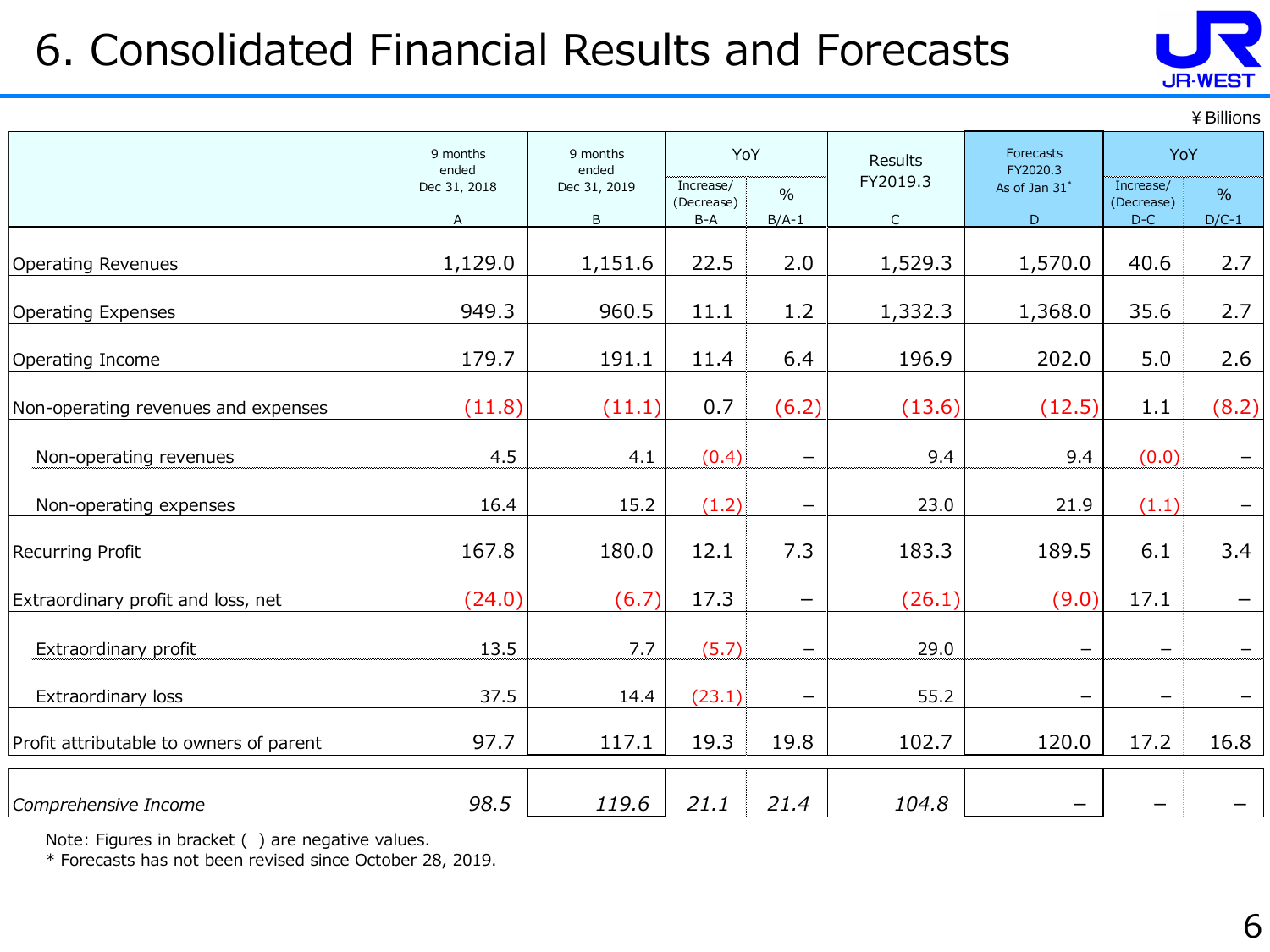## 7. Consolidated Financial Results and Forecasts (Segment Information)



|                                                                 |                   |                   |                         |         |              |                              |                         | <b>JH·WEST</b> |
|-----------------------------------------------------------------|-------------------|-------------------|-------------------------|---------|--------------|------------------------------|-------------------------|----------------|
|                                                                 |                   |                   |                         |         |              |                              |                         | ¥ Billions     |
|                                                                 | 9 months<br>ended | 9 months<br>ended | YoY                     |         | Results      | <b>Forecasts</b><br>FY2020.3 | YoY                     |                |
|                                                                 | Dec 31, 2018      | Dec 31, 2019      | Increase/<br>(Decrease) | $\%$    | FY2019.3     | As of Jan $31^{*1}$          | Increase/<br>(Decrease) | $\frac{0}{6}$  |
|                                                                 | A                 | B                 | $B-A$                   | $B/A-1$ | $\mathsf{C}$ | D                            | $D-C$                   | $D/C-1$        |
| Operating Revenues <sup>*2</sup>                                | 1,129.0           | 1,151.6           | 22.5                    | 2.0     | 1,529.3      | 1,570.0                      | 40.6                    | 2.7            |
| Transportation                                                  | 719.3             | 738.2             | 18.9                    | 2.6     | 953.9        | 978.2                        | 24.2                    | 2.5            |
| Retail                                                          | 184.3             | 177.4             | (6.9)                   | (3.7)   | 245.5        | 237.7                        | (7.8)                   | (3.2)          |
| Sales of goods and food services                                | 128.0             | 121.3             | (6.7)                   | (5.3)   | 170.0        | 159.0                        | (11.0)                  | (6.5)          |
| [Accommodation-oriented budget hotels] (restated) <sup>*3</sup> | [9.9]             | [12.0]            | [2.1]                   | [21.3]  | [13.1]       | [16.6]                       | [3.5]                   | [26.7]         |
| Department Stores                                               | 50.0              | 49.5              | (0.4)                   | (0.9)   | 67.1         | 69.5                         | 2.3                     | 3.6            |
| Real estate                                                     | 105.0             | 110.9             | 5.8                     | 5.6     | 148.5        | 164.3                        | 15.7                    | 10.6           |
| Shopping center                                                 | 46.3              | 46.8              | 0.4                     | 1.0     | 61.5         | 62.4                         | 0.8                     | 1.3            |
| Real estate lease and sale                                      | 57.2              | 62.7              | 5.5                     | 9.7     | 84.9         | 99.9                         | 14.9                    | 17.6           |
| [Real estate sale](restated)                                    | [23.5]            | [26.4]            | [2.8]                   | [12.3]  | [39.4]       | [52.5]                       | [13.1]                  | [33.2]         |
| Other businesses                                                | 120.2             | 124.9             | 4.6                     | 3.9     | 181.3        | 189.8                        | 8.4                     | 4.6            |
| Hotel                                                           | 26.7              | 30.5              | 3.8                     | 14.2    | 35.6         | 41.1                         | 5.4                     | 15.3           |
| Nippon Travel Agency                                            | 28.4              | 30.4              | 1.9                     | 6.9     | 40.5         | 42.2                         | 1.6                     | 4.1            |
| Operating Income <sup>*2</sup>                                  | 179.7             | 191.1             | 11.4                    | 6.4     | 196.9        | 202.0                        | 5.0                     | 2.6            |
| Transportation                                                  | 138.3             | 149.8             | 11.4                    | 8.2     | 136.2        | 140.7                        | 4.4                     | 3.2            |
| Retail                                                          | 5.6               | 5.5               | (0.1)                   | (2.1)   | 6.1          | 6.4                          | 0.2                     | 4.2            |
| Sales of goods and food services                                | 4.7               | 4.7               | (0.0)                   | (0.4)   | 4.9          | 5.0                          | 0.0                     | 1.2            |
| Department stores                                               | 0.6               | 0.4               | (0.1)                   | (27.0)  | 1.0          | 1.1                          | 0.0                     | 7.4            |
| Real estate                                                     | 28.0              | 28.8              | 0.8                     | 3.1     | 35.6         | 36.3                         | 0.6                     | 1.7            |
| Shopping center                                                 | 7.9               | 7.2               | (0.6)                   | (8.8)   | 9.6          | 8.2                          | (1.4)                   | (15.0)         |
| Real estate lease and sale                                      | 14.8              | 15.7              | 0.9                     | 6.3     | 18.2         | 18.9                         | 0.6                     | 3.6            |
| Other businesses                                                | 7.1               | 5.5               | (1.5)                   | (21.4)  | 21.2         | 21.6                         | 0.3                     | 1.5            |
| Hotel                                                           | 1.1               | 0.7               | (0.3)                   | (31.9)  | 1.0          | 1.1                          | 0.0                     | 2.4            |
| Nippon Travel Agency                                            | (1.6)             | (0.1)             | 1.4                     | ۳       | 0.2          | 0.5                          | 0.2                     | 127.8          |

Note: Figures in bracket ( ) are negative values.

\*1 Forecasts has not been revised since October 28, 2019.

\*2 The breakdowns of operating revenues and operating income by each segment are the sums of those of major subsidiaries.

\*3 Figures in brackets 【 】 are the sales of accommodation-oriented budget hotel, "VIA INN", sales, excluding Shimonoseki (unconsolidated),

Asakusa (other businesses segment), and Hiroshima Kanayamacho (other businesses segment) locations.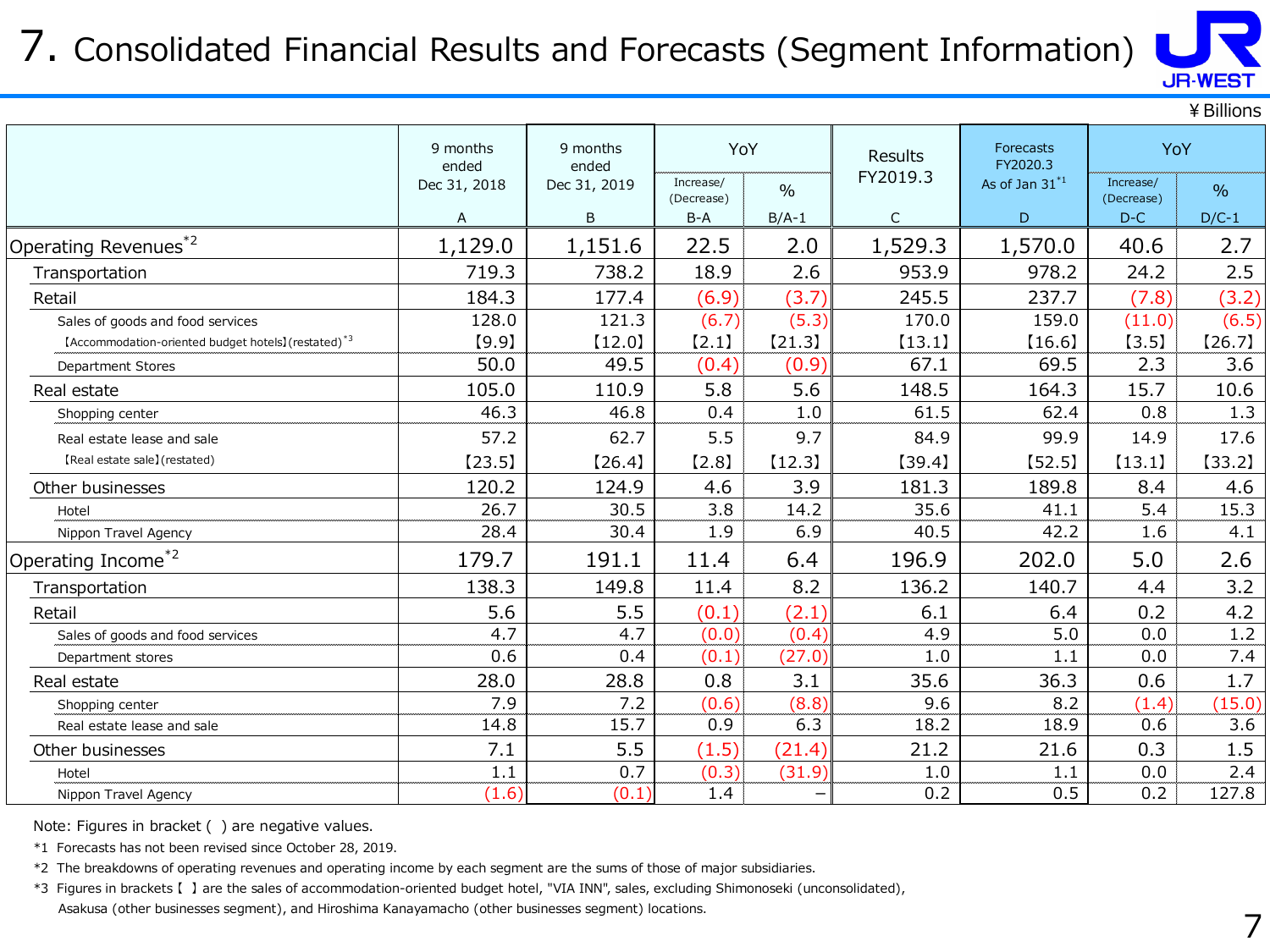#### 8. Major Factors of Increase/Decrease in Each Segment



 $\angle$  Billions

|                         |                      | Results for 9 months ended Dec 31,2019 |       |                         |               |                                                                                                                                            |  |  |  |
|-------------------------|----------------------|----------------------------------------|-------|-------------------------|---------------|--------------------------------------------------------------------------------------------------------------------------------------------|--|--|--|
|                         |                      |                                        |       |                         | YoY           |                                                                                                                                            |  |  |  |
|                         |                      |                                        |       | Increase/<br>(Decrease) | $\frac{0}{0}$ | Major factors (YoY)                                                                                                                        |  |  |  |
|                         | Sales of goods       | <b>Operating Revenues</b>              | 121.3 | (6.7)                   | (5.3)         | Change in the method of recording revenues due to<br>a change in the contracts with tenant stores in stations, etc.                        |  |  |  |
| Retail                  | and food services    | Operating Income                       | 4.7   | (0.0)                   | (0.4)         |                                                                                                                                            |  |  |  |
|                         |                      | <b>Operating Revenues</b>              | 49.5  | (0.4)                   | (0.9)         |                                                                                                                                            |  |  |  |
|                         | Department stores    | Operating Income                       | 0.4   | (0.1)                   | (27.0)        |                                                                                                                                            |  |  |  |
|                         | Shopping center      | <b>Operating Revenues</b>              | 46.8  | 0.4                     | 1.0           |                                                                                                                                            |  |  |  |
| Real estate             |                      | Operating Income                       | 7.2   | (0.6)                   | (8.8)         | Partial closure of stores due to renovation work<br>in Okayama station<br>Closure of stores due to renovation work in Ashiya station, etc. |  |  |  |
|                         | Real estate lease    | Operating Revenues                     | 62.7  | 5.5                     | 9.7           | ·Increase in number of residences sold, etc.                                                                                               |  |  |  |
|                         | and sale             | Operating Income                       | 15.7  | 0.9                     | 6.3           |                                                                                                                                            |  |  |  |
|                         | Hotel                | Operating Revenues                     | 30.5  | 3.8                     | 14.2          | ·New opening of HOTEL VISCHIO KYOTO<br>·New consolidation of Nara Hotel Co., Ltd., etc.                                                    |  |  |  |
| <b>Other Businesses</b> |                      | Operating Income                       | 0.7   | (0.3)                   | (31.9)        |                                                                                                                                            |  |  |  |
|                         |                      | <b>Operating Revenues</b>              | 30.4  | 1.9                     | 6.9           | ·Favorable results during Golden Week period, etc                                                                                          |  |  |  |
|                         | Nippon travel agency | Operating Income                       | (0.1) | 1.4                     | —             |                                                                                                                                            |  |  |  |

Note: Figures in brackets ( ) are negative values.

Operating revenues are the revenues from third parties ( = customers).

The breakdowns of operating revenues by each segment are the sums of revenues of major subsidiaries.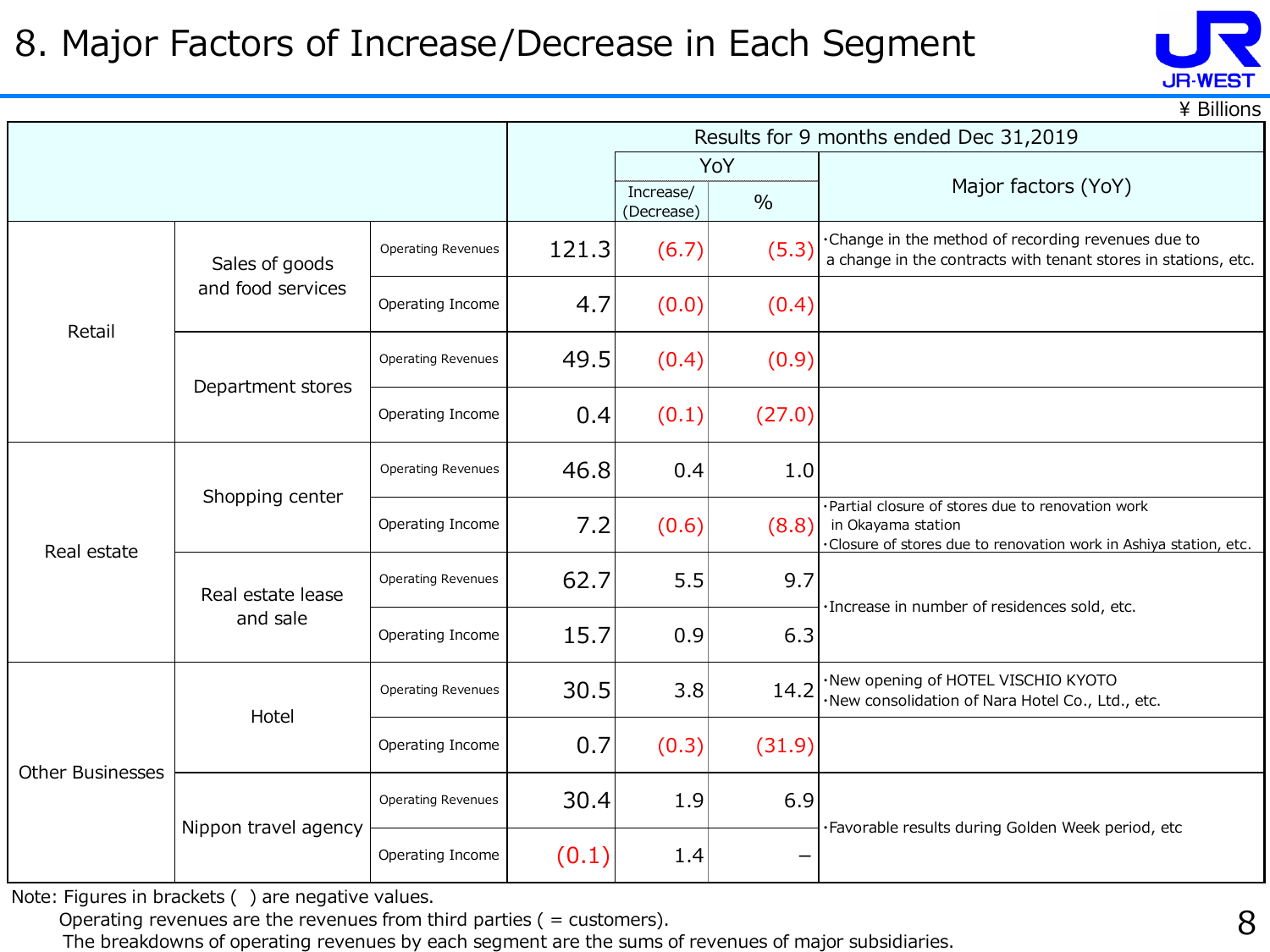

#### ¥Billions

|                                        | As of Mar 31,<br>2019<br>$\mathsf{A}$ | As of Dec 31,<br>2019<br>B | <b>Difference</b><br>increase/<br>(decrease)<br>B-A |
|----------------------------------------|---------------------------------------|----------------------------|-----------------------------------------------------|
| Assets                                 | 3,237.5                               | 3,243.5                    | 5.9                                                 |
| Liabilities                            | 2,057.7                               | 1,987.6                    | (70.1)                                              |
| Net assets                             | 1,179.8                               | 1,255.9                    | 76.0                                                |
| Balance of Long-term Debt and Payables | 1,064.0                               | 1,043.4                    | (20.5)                                              |
| [Average interest rate (%) ]           | [1.81]                                | (1.79)                     | $(0.02)$ ]                                          |
| Shinkansen Purchase Liability          | 102.9                                 | 102.4                      | (0.4)                                               |
| [Average interest rate (%) ]           | [6.55]                                | [6.55]                     | $(-)$                                               |
| <b>Bonds</b>                           | 569.9                                 | 554.9                      | (14.9)                                              |
| [Average interest rate (%) ]           | [1.51]                                | [1.49]                     | $(0.02)$ ]                                          |
| Equity ratio (%)                       | 33.3                                  | 35.5                       | 2.2                                                 |
| Net assets per share $(*)$             | 5,612.63                              | 6,029.12                   | 416.49                                              |

Note: Figures in bracket ( ) are negative values.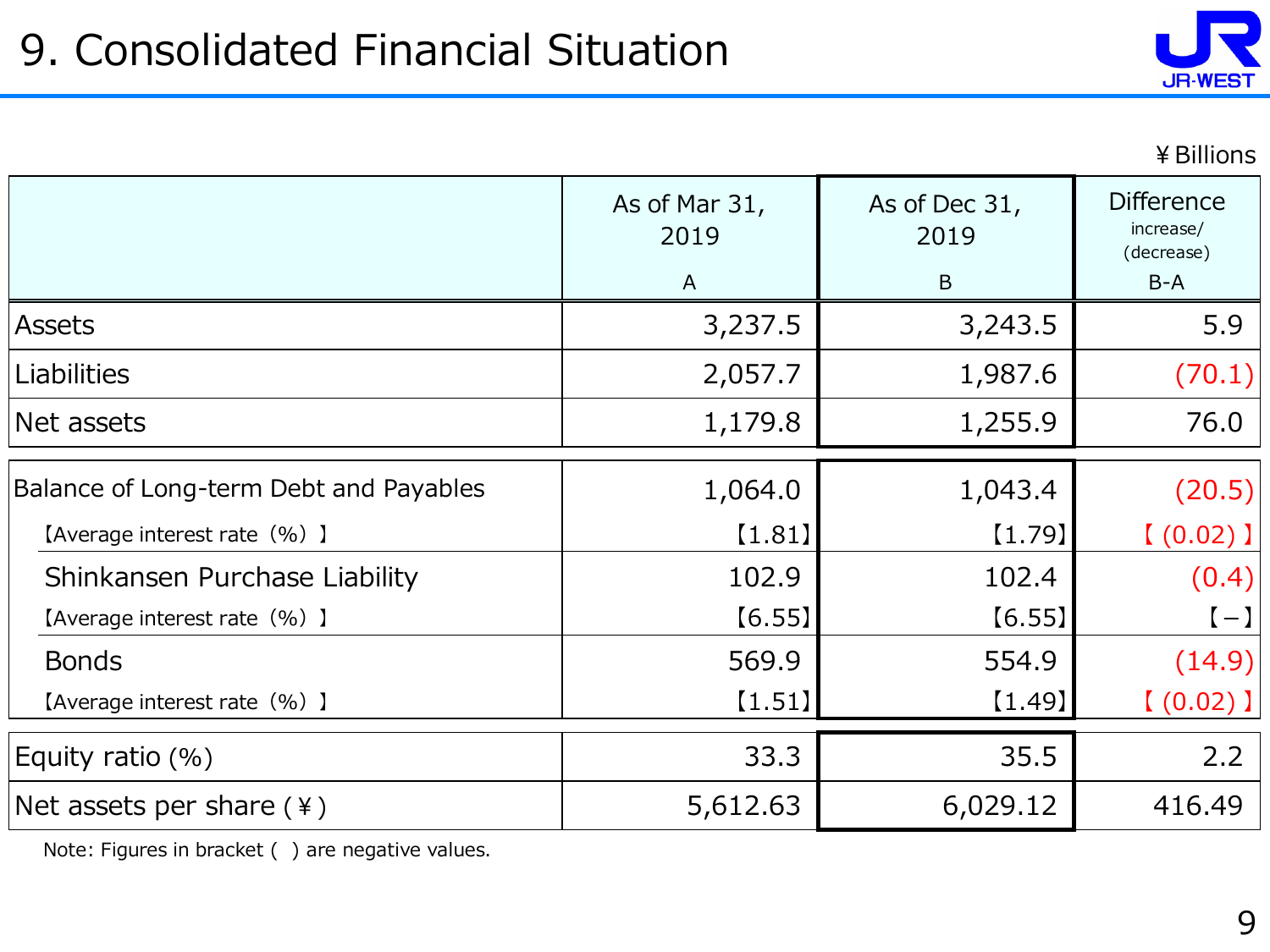Safety-related capital expenditures



Persons, ¥ Billions

190.9 192.0

Depreciation (Consolidated)  $119.7$  125.4  $163.1$  171.0 9 months ended Dec 31, 2018 Results FY2019.3 **Forecasts** FY2020.3 As of Jan  $31^{*1}$  $5.8$  5.9 6.2 6.2 9.3  $\vert$  10.5  $\vert$  9.8  $\vert$  10.7 300.3 317.5 317.5 361.3 261.0 Capital Experience estimates and the consolidated, own fund) and the consolidated, own fund) and  $(Considered, own fund)$ 125.0 9 months ended Dec 31, 2019 5.9 10.5 317.5 125.4

83.7

66.9 56.8 125.2

56.8

1.0 2.1 0.6 2.4 1.1 2.2 1.0 2.6 15.0 15.1 14.6 14.5 20.0 20.0 19.6 19.6

| Dividends per share $(*)$             |                                | 87.5   |                                | 95.0   |                     | 175    |                                                                                                                                                                                                                                | 190    |  |  |  |
|---------------------------------------|--------------------------------|--------|--------------------------------|--------|---------------------|--------|--------------------------------------------------------------------------------------------------------------------------------------------------------------------------------------------------------------------------------|--------|--|--|--|
|                                       |                                |        |                                |        |                     |        |                                                                                                                                                                                                                                |        |  |  |  |
|                                       | 9 months ended<br>Dec 31, 2018 |        | 9 months ended<br>Dec 31, 2019 |        | Results<br>FY2019.3 |        | Forecasts<br>FY2020.3<br>As of Jan $31^{*1}$                                                                                                                                                                                   |        |  |  |  |
|                                       |                                |        |                                |        |                     |        | Consolidated   Non-Consolidated   Consolidated   Non-Consolidated   Consolidated   Non-Consolidated   Consolidated   Non-Consolidated   Non-Consolidated   Non-Consolidated   Non-Consolidated   Non-Consolidated   Non-Consol |        |  |  |  |
| No. of employees at the end of period | 48,146                         | 24,943 | 48,636                         | 24,524 | 47,842              | 24,866 |                                                                                                                                                                                                                                |        |  |  |  |
| Financial Expenses, net               | (14.0)                         | (12.9) | (13.9)                         | (12.0) | (18.8)              | (17.7) | (18.6)                                                                                                                                                                                                                         | (17.0) |  |  |  |

Interest expenses

Interest and dividend income

ROA (%, Consolidated) ROE (%, Consolidated)

EBITDA (Consolidated)<sup>\*2</sup>

Capital Expenditures

Capital Expenditures

Note: Figures in bracket ( ) are negative values.

\*1 Forecasts has not been revised since October 28, 2019.

 $*2$  EBITDA = Operating Income + Depreciation + Amortization of goodwill

(Non-consolidated, own fund) 105.4

120.0